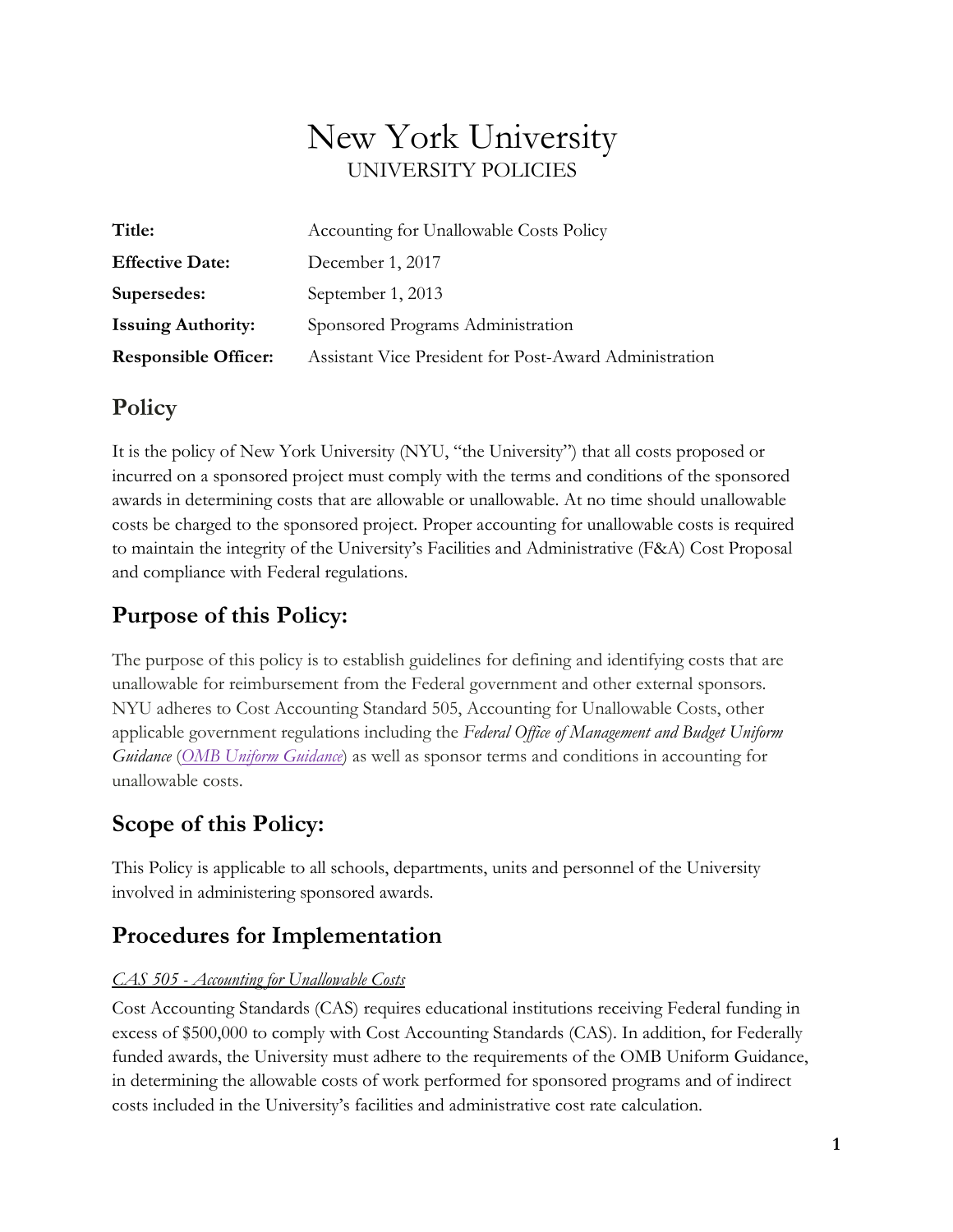The purpose of CAS 505 is to facilitate the negotiation, audit, administration and settlement of Federal awards by establishing guidelines covering:

- (i) Identification of costs specifically described as unallowable, "at the time such costs first become defined or authoritatively designated as unallowable"; and
- (ii) The cost accounting treatment to be followed for identifying unallowable costs in order to promote the consistent application of sound cost accounting principles covering all incurred costs.

For the treatment of allowable and unallowable costs with respect to sponsored programs, please refer to the University *[Costing Policy](http://www.nyu.edu/about/policies-guidelines-compliance/policies-and-guidelines/costing-policy.html)*. This policy summarizes the requirements of the OMB Uniform Guidance and the CAS 505 requirements.

Activities and expenses which are unallowable for reimbursement on a Federally-funded award may still be appropriate, necessary and allowable on a non-Federally funded award.

It is the responsibility of the Principal Investigators (PI's) and their staffs to monitor award expenditures to ensure that unallowable costs are identified and separately coded. Departments may still incur these activities/expenses but they must be coded as unallowable so they can be readily identified and excluded from the indirect cost calculation. However, the accounting treatment prescribed by CAS 505 requires specific identification of these costs in the accounting records or memos and prescribes methods to prevent these costs from being included in any proposal, billing or claim that applies to a Federally funded award.

Unallowable costs are identified and segregated using the following methods:

- Separate accounts within the University's accounting records and general ledger;
- Review of expenses conducted by the cost analysis performed as part of the development of the F&A rate proposal;
- Ongoing review of expenses conducted by sponsored programs personnel.

Appendix A provides the rules prescribed by the OMB Uniform Guidance and recommended procedures for selected items of cost. Some of these items are unallowable as direct or indirect costs for sponsored programs (e.g., alumni activities). Others require special treatment (e.g., student administration and services). Therefore, these items must be segregated to ensure compliance with CAS 505.

# **Policy Definitions**

| Unallowable Costs | Direct or indirect expenses that are not |
|-------------------|------------------------------------------|
|                   | reimbursable under either Federal        |
|                   | regulations or the terms and conditions  |
|                   | of a sponsored award.                    |
|                   |                                          |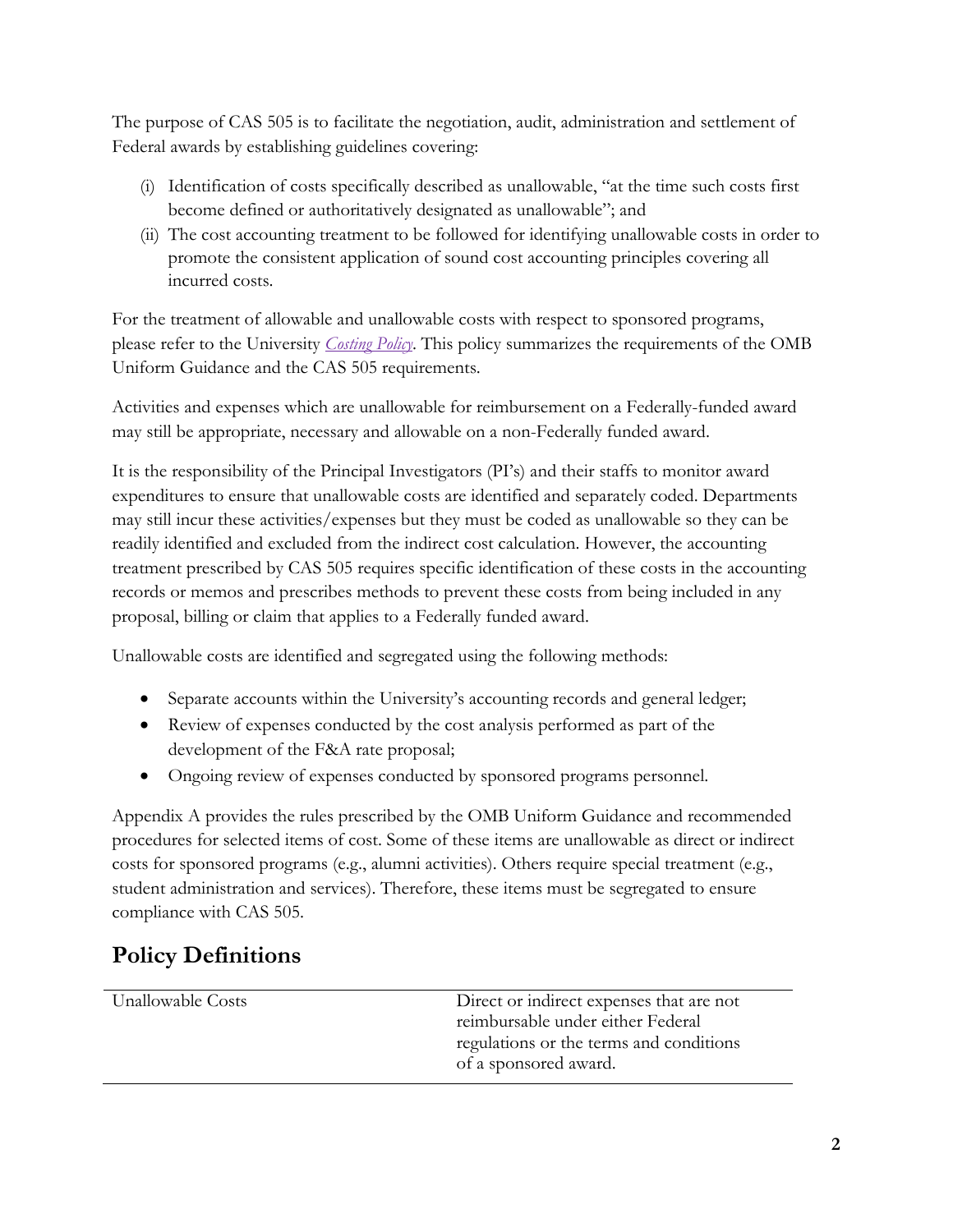# **Related Policies**

- Charging Administrative Expenses to Federal Awards Policy [http://www.nyu.edu/about/policies-guidelines-compliance/policies-and](http://www.nyu.edu/about/policies-guidelines-compliance/policies-and-guidelines/charging-administrative-expenses-to-federal-awards-policy.html)[guidelines/charging-administrative-expenses-to-federal-awards-policy.html](http://www.nyu.edu/about/policies-guidelines-compliance/policies-and-guidelines/charging-administrative-expenses-to-federal-awards-policy.html)
- Costing Policy [http://www.nyu.edu/about/policies-guidelines-compliance/policies-and-guidelines/costing](http://www.nyu.edu/about/policies-guidelines-compliance/policies-and-guidelines/costing-policy.html)[policy.html](http://www.nyu.edu/about/policies-guidelines-compliance/policies-and-guidelines/costing-policy.html)

## **Federal Regulations**

• OMB Uniform Guidance [http://www.ecfr.gov/cgi-bin/text-idx?tpl=/ecfrbrowse/Title02/2cfr200\\_main\\_02.tpl](http://www.ecfr.gov/cgi-bin/text-idx?tpl=/ecfrbrowse/Title02/2cfr200_main_02.tpl)

## **Appendices**

Appendix 1: Identifying Unallowable Costs under Cost Accounting Standards (CAS) 505 and the OMB Uniform Guidance

| <b>Type of Costs</b>               | <b>Rules</b>                                                                                                                                   | Method of Identification by               |
|------------------------------------|------------------------------------------------------------------------------------------------------------------------------------------------|-------------------------------------------|
|                                    |                                                                                                                                                | <b>Unallowable Accounts / Departments</b> |
| 1. Advertising and public          | Specific guidelines for allowability are                                                                                                       | 63100 External Advertising Expense        |
| relation costs [200.421]           | identified in Section 200.421.                                                                                                                 |                                           |
|                                    | The term "advertising costs" means the costs                                                                                                   | 65100 Office of Advertising &             |
|                                    | of advertising media and corollary                                                                                                             | Publications-Advertising                  |
|                                    | administrative costs. Advertising media                                                                                                        | 65110 Advertising & Publication           |
|                                    | include magazines, newspapers, radio and<br>television, direct mail, exhibits, electronic or                                                   | (Internal)                                |
|                                    | computer transmittals, and the like. The                                                                                                       | 65111 Advertising                         |
|                                    | term "public relations" includes community<br>relations and means those activities dedicated<br>to maintaining the image of the institution or | 65119 Employee Recruitment<br>Advertising |
|                                    | maintaining or promoting understanding and<br>favorable relations with the community or<br>public at large or any segment of the public.       | 65211 NYU Press Advertising               |
| 2. Alcoholic beverages [200.423]   | Costs of alcoholic beverages are<br>unallowable.                                                                                               | 65183 Alcoholic Beverages                 |
| 3. Alumni(ae) activities [200.424] | Costs incurred for, or in support of,                                                                                                          | Various unallowable departments are       |
|                                    | alumni activities and similar services<br>are unallowable.                                                                                     | identified.                               |
|                                    |                                                                                                                                                |                                           |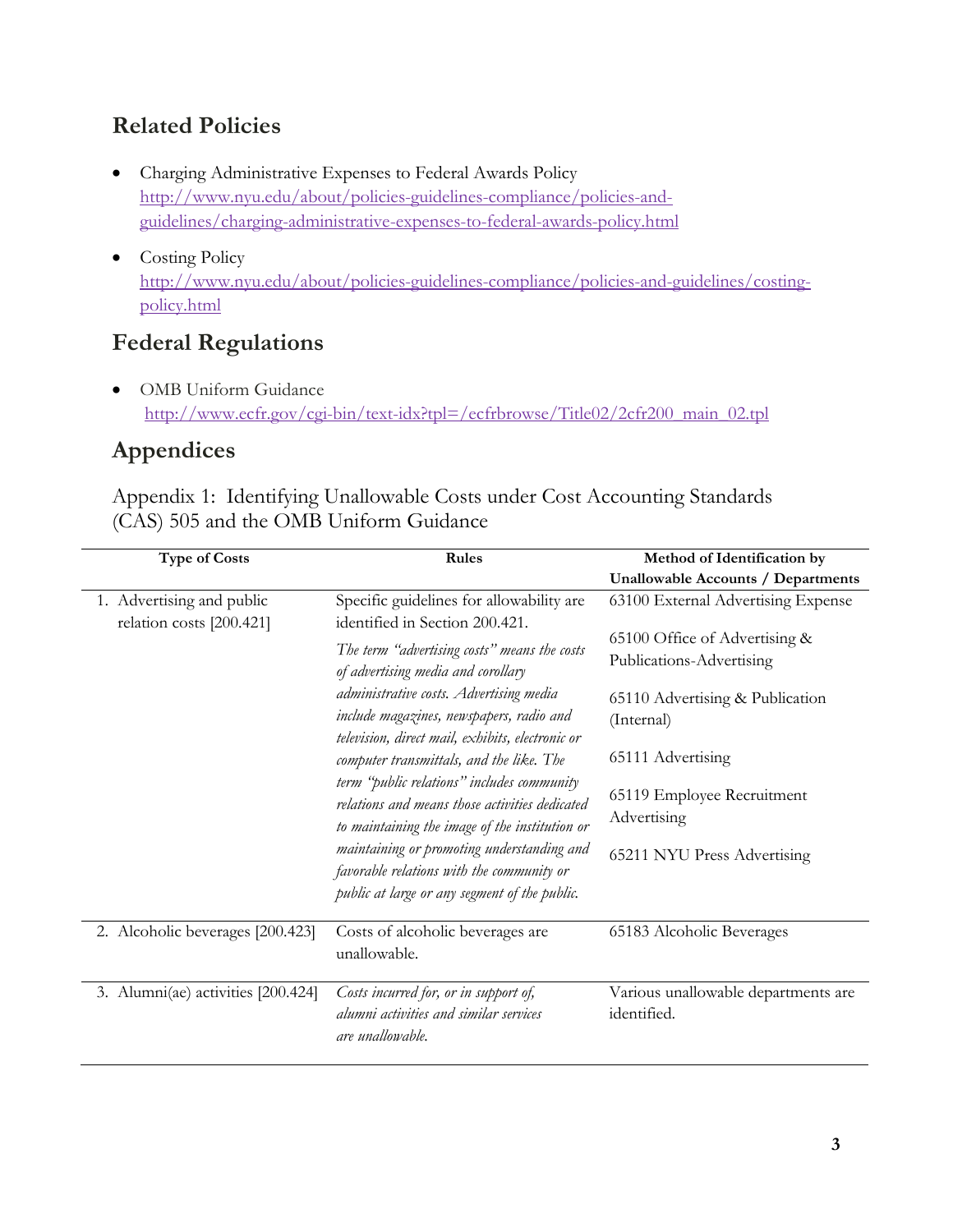| 4. Bad debt [200.426]                     | Any losses, whether actual or estimated,                                                                                                                                                                                                                            | 65290 Bad Debts                                                                                                              |
|-------------------------------------------|---------------------------------------------------------------------------------------------------------------------------------------------------------------------------------------------------------------------------------------------------------------------|------------------------------------------------------------------------------------------------------------------------------|
|                                           | arising from uncollectible accounts and other<br>claims, related collections costs, and related<br>legal costs, are unallowable.                                                                                                                                    | 65571 Bad debt - Social Work                                                                                                 |
|                                           |                                                                                                                                                                                                                                                                     | 65573 Bad debt - SCE                                                                                                         |
|                                           |                                                                                                                                                                                                                                                                     | 65575 Bad debt - Wagner                                                                                                      |
|                                           |                                                                                                                                                                                                                                                                     | 75577 Bad debt - Law                                                                                                         |
|                                           |                                                                                                                                                                                                                                                                     | 65579 Bad debt - Sch of Ed                                                                                                   |
|                                           |                                                                                                                                                                                                                                                                     | 65581 Bad debt - TSOA                                                                                                        |
|                                           |                                                                                                                                                                                                                                                                     | 65583 Bad debt - Gallatin                                                                                                    |
|                                           |                                                                                                                                                                                                                                                                     | 65585 Bad debt - Stern                                                                                                       |
|                                           |                                                                                                                                                                                                                                                                     | 65587 Bad debt - Stern undergrad                                                                                             |
|                                           |                                                                                                                                                                                                                                                                     | 65589 Bad debt - GSAS                                                                                                        |
|                                           |                                                                                                                                                                                                                                                                     | 65591 Bad debt-WSUC                                                                                                          |
|                                           |                                                                                                                                                                                                                                                                     |                                                                                                                              |
| 5. Commencement &                         | Costs incurred for commencements and<br>convocations are unallowable, except for those<br>expenses incurred for the administration of                                                                                                                               | 65140 Awards & Prizes                                                                                                        |
| convocations [200.429,<br>Appendix III    |                                                                                                                                                                                                                                                                     | 65150 Diplomas & Certificates                                                                                                |
|                                           | student affairs and for services to students,<br>including commencements and convocations.                                                                                                                                                                          | 65160 Convocations                                                                                                           |
| 6. Late-funded pension costs<br>[200.431] | Increases to normal and past service pension<br>costs caused by a delay in funding the<br>actuarial liability beyond 30 days after each<br>quarter of the year to which such costs are<br>assignable are unallowable.                                               | Under the University's benefit<br>programs, this is not applicable to<br>NYU.                                                |
| 7. Employee auto allowances<br>[200.431]  | Employee auto allowances are unallowable<br>where personal use applies.                                                                                                                                                                                             | Under NYU's Business Expenses<br>policy, personal use expenses are<br>prohibited and will not be reimbursed<br>to employees. |
| 8. Contingency provisions<br>[200.433]    | Amounts for major project scope changes,<br>unforeseen risks, or extraordinary events may<br>not be included. There are certain conditions<br>in which contingencies may be allowed.<br>Please see Section 200.433 in the Uniform<br>Guidance for more information. | Account 64380 Provision/<br>Renovation-Replace & Dept (Org<br>ID) 00030                                                      |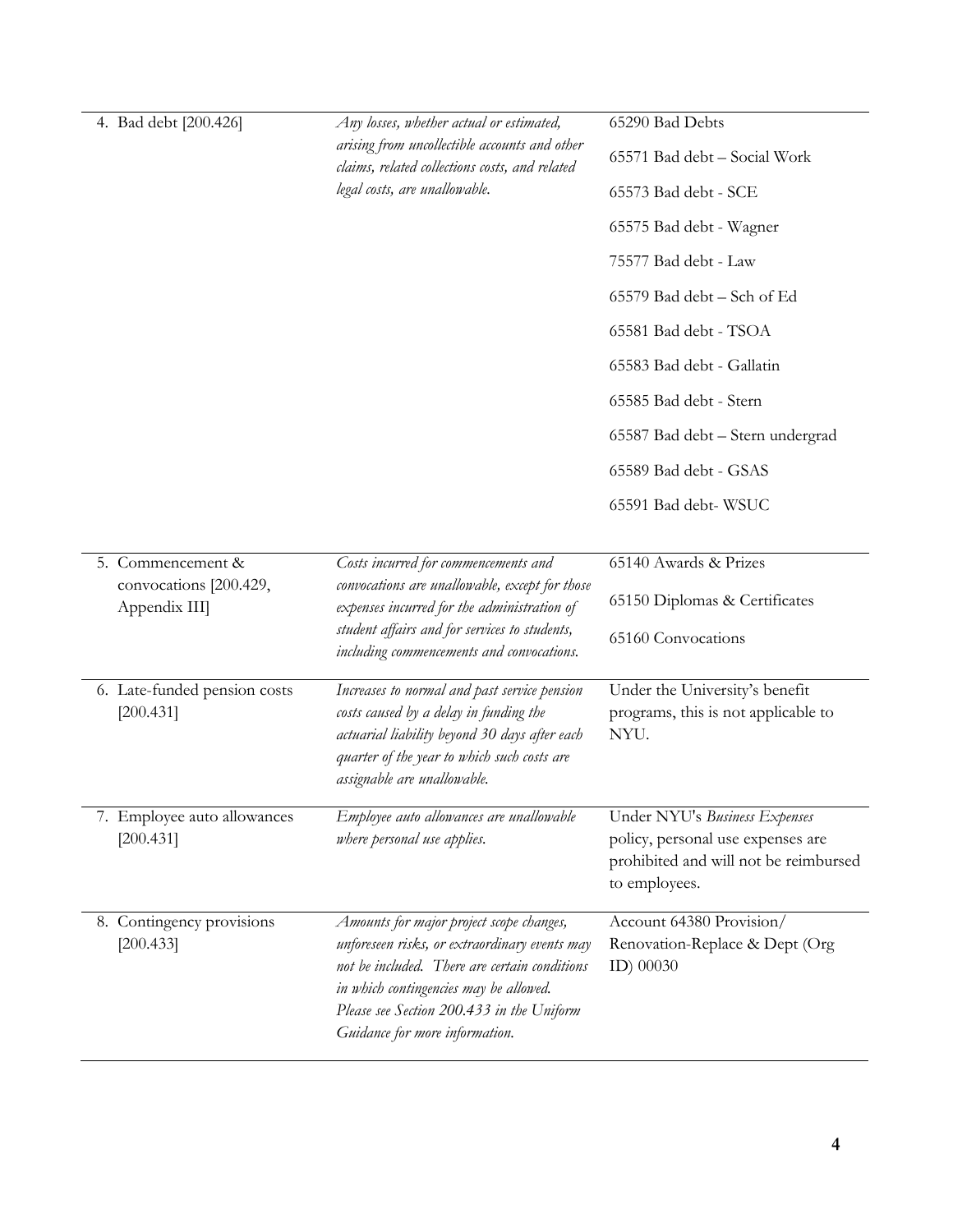| 9. Fraud defense [200.435]      | Fraud defense as well as, prosecuting claims<br>against the government, patent infringement<br>and costs associated with legal convictions are<br>all unallowable.                                                                                                                                                                                                                                                                                                                                                                                                           | All legal costs are identified and<br>analyzed for identifying unallowable<br>costs.                                               |
|---------------------------------|------------------------------------------------------------------------------------------------------------------------------------------------------------------------------------------------------------------------------------------------------------------------------------------------------------------------------------------------------------------------------------------------------------------------------------------------------------------------------------------------------------------------------------------------------------------------------|------------------------------------------------------------------------------------------------------------------------------------|
| 10. Legal Services [200.435]    | Regulations generally permit recovery of 80%<br>of legal expenses where the institution<br>successfully defends itself against misconduct<br>claims. Please refer to Section 200.435 for<br>specific guidelines.                                                                                                                                                                                                                                                                                                                                                             | Department (Org ID) 04080                                                                                                          |
| 11. Legal Settlements [200.435] | Costs incurred by the institution in<br>connection with defense of suits brought by its<br>employees or ex-employees under section 2 of<br>Major Fraud Act of 1988, including costs of<br>all relief necessary to make such employee<br>whole, where the institution was found liable<br>or settled, are unallowable.                                                                                                                                                                                                                                                        | Managed by Office of General<br>Counsel. Expenses are coded to<br>accounts 60430 (Legal Fees) or 60455<br>(Professional Services). |
| 12. Donations & gifts [200.434] | Donations or contributions made by the<br>University, regardless of the recipient,<br>are unallowable.                                                                                                                                                                                                                                                                                                                                                                                                                                                                       | 63280 China & Glassware                                                                                                            |
| 13. Entertainment [200.438]     | Costs of entertainment, including amusement,<br>diversion, and social activities and any<br>associated costs are unallowable, except where<br>specific costs that might otherwise be<br>considered entertainment have a<br>programmatic purpose and are authorized<br>either in the approved budget for the Federal<br>award or with prior written approval of the<br>Federal awarding agency.                                                                                                                                                                               | 63296 Music and Flowers<br>63445 Tickets<br>65182 Dinner & Meeting                                                                 |
| 14. Lobbying [200.450]          | Costs incurred in attempting to improperly<br>influence, either directly or indirectly, an<br>employee or officer to the executive branch of<br>the Federal Government to give consideration<br>or to act regarding a sponsored project or a<br>regulatory matter are unallowable. Improper<br>influence means any influence that induces or<br>tends to induce a Federal government<br>employee or officer to give consideration or to<br>act regarding a Federal government sponsored<br>project or regulatory matter on any basis<br>there than the merits of the matter. | Managed by University Relations.                                                                                                   |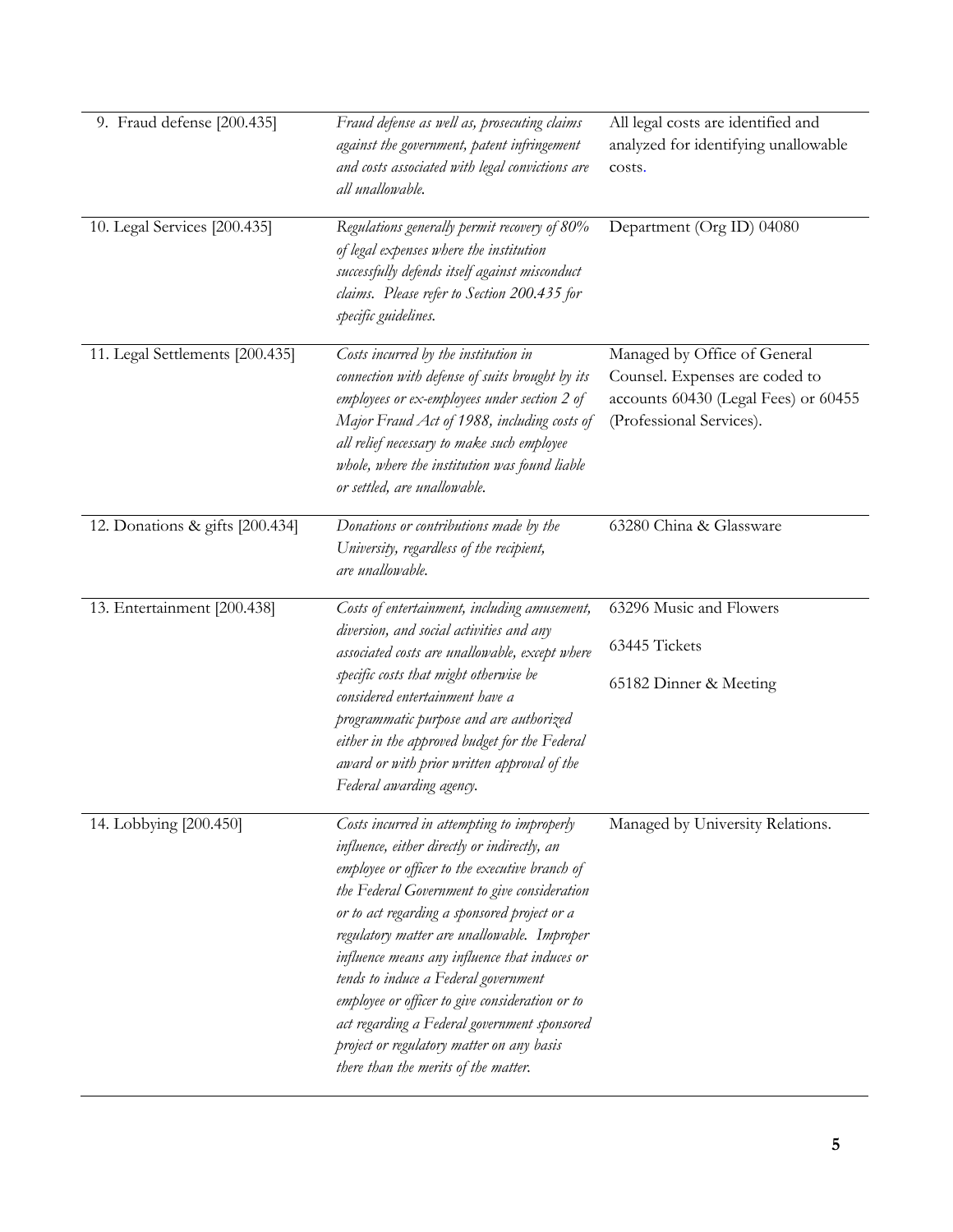| 15. Fines and penalties [200.441]                  | Costs resulting from non-Federal entity<br>violations of, alleged violations of, or failure<br>to comply with, Federal, state, tribal, local or<br>foreign laws and regulations are unallowable,<br>except when incurred as a result of<br>compliance with specific provisions of the<br>Federal award, or with prior written<br>approval of the Federal awarding agency.                                                                                        | 67402 Payroll tax - Penalties                                                                                                                                                                       |
|----------------------------------------------------|------------------------------------------------------------------------------------------------------------------------------------------------------------------------------------------------------------------------------------------------------------------------------------------------------------------------------------------------------------------------------------------------------------------------------------------------------------------|-----------------------------------------------------------------------------------------------------------------------------------------------------------------------------------------------------|
| 16. Personal use expenses<br>[200.445]             | Costs of goods or services for personal use of<br>the institution's employees are unallowable<br>regardless of whether the cost is reported as<br>taxable income to the employee.                                                                                                                                                                                                                                                                                | Under NYU's Business Expenses<br>policy, personal use expenses are<br>prohibited and will not be reimbursed<br>to employees.                                                                        |
| 17. Employee housing allowances<br>[200.445]       | Costs of housing (e.g., depreciation,<br>maintenance, utilities, furnishings, rent),<br>housing allowances and personal living<br>expenses are only allowable as direct costs<br>regardless of whether reported as taxable<br>income to the employees. In addition, to be<br>allowable direct costs must be approved in<br>advance by a Federal awarding agency.                                                                                                 | 63122 Faculty Housing Exp - Law<br>Fdn<br>63124 Faculty Children Schlp - Law<br>Fdn<br>65191 Faculty Housing Program                                                                                |
| 18. Insurance against defects<br>[200.447]         | Costs of insurance with respect to any<br>costs incurred to correct defects in the non-<br>Federal entity's materials or workmanship<br>are unallowable.                                                                                                                                                                                                                                                                                                         | The University does not normally<br>incur expenses for insurance against<br>defects. If such expenses are<br>incurred, they will be excluded during<br>the preparation of the F&A cost<br>proposal. |
| 19. Medical malpractice insurance<br>$[200.447]$ . | Medical liability insurance is an allowable<br>cost of Federal research programs only to the<br>extent that the Federal research programs<br>involve human subjects or training of<br>participants in research techniques. Medical<br>liability insurance costs must be treated as a<br>direct cost and must be assigned to individual<br>projects based on the manner in which the<br>insurer allocates the risk to the population<br>covered by the insurance. | Not applicable to NYU                                                                                                                                                                               |
| 20. Fundraising/investing<br>[200.442]             | Costs of organized fund raising, including<br>financial campaigns, endowment drives,<br>solicitation of gifts and bequests and similar<br>expenses incurred solely to raise capital or<br>obtain contributions are unallowable.                                                                                                                                                                                                                                  | 60431 Broker/Dealer Fees<br>Dept 19020 Investment Office                                                                                                                                            |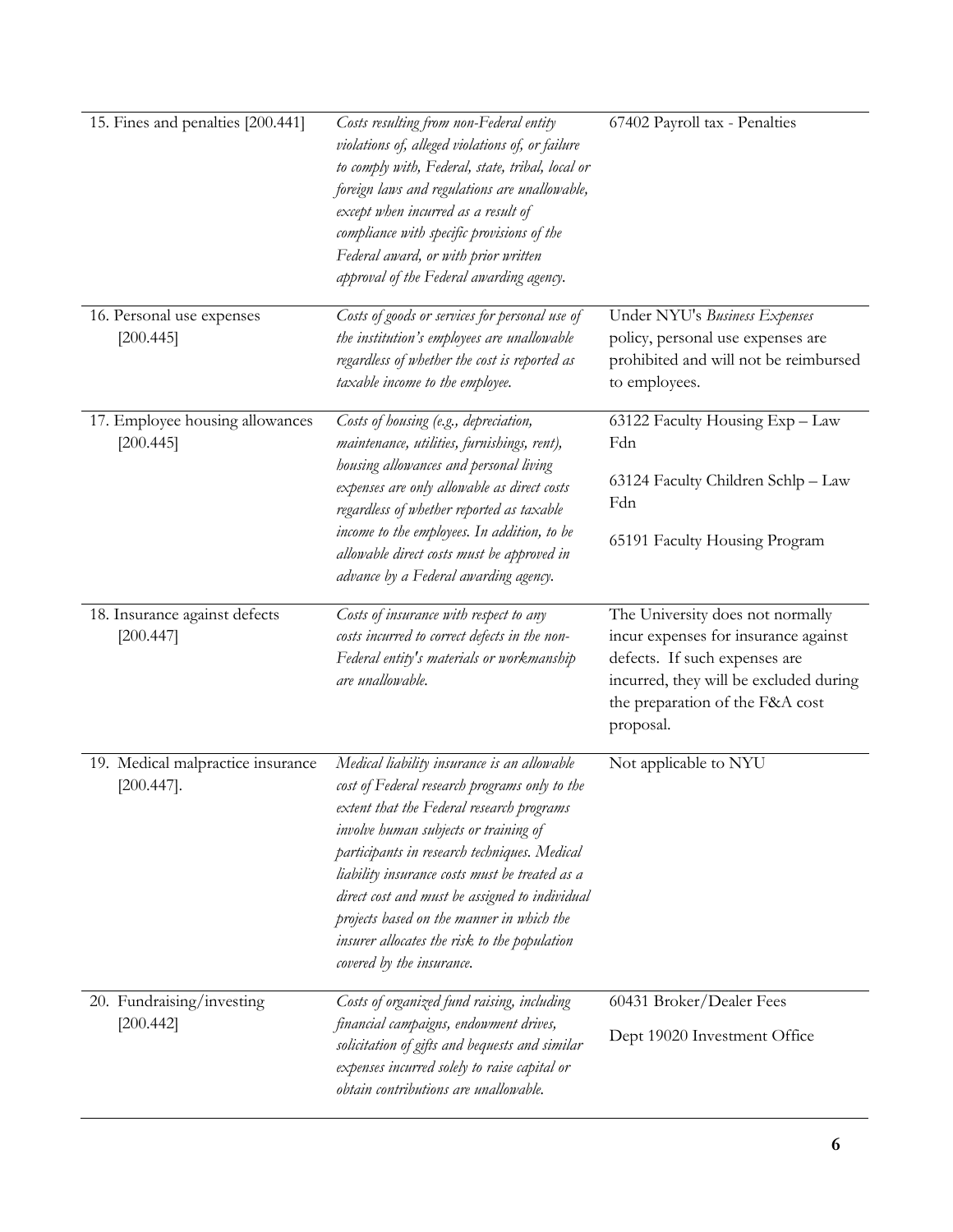|     | 21. Interest [200.449]                                                   | Costs incurred for interest on borrowed capital,<br>temporary use of endowment funds, or the use of<br>the non-Federal entity's own funds, however<br>represented, are unallowable. Financing costs<br>(including interest) to acquire, construct, or<br>replace capital assets are allowable, subject to<br>the conditions and requirements identified in<br>Section 200.449.                                                                                                        | 65293 SCE credit cards fees<br>65570 M/C Visa Int - Social<br>Work<br>$65572$ M/C Visa Int – SCE<br>$65574$ M/C Visa Int – Wagner<br>65576 M/C Visa Int - Law<br>$65578$ M/C Visa Int – Sch of Ed<br>$65580$ M/C Visa Int - TSOA<br>65582 M/C Visa Int - Gallatin<br>65584 M/C Visa Int - Dental<br>65586 M/C Visa Int - Stern<br>65588 $M/C$ Visa Int - Stern<br>Undergrad<br>$65590$ M/C Visa Int - GSAS<br>$65592$ M/C Visa Int - WSUC<br>65710 M/C Visa Expense<br>65720 Gen Int Exp - Credit Card<br>Fees |
|-----|--------------------------------------------------------------------------|---------------------------------------------------------------------------------------------------------------------------------------------------------------------------------------------------------------------------------------------------------------------------------------------------------------------------------------------------------------------------------------------------------------------------------------------------------------------------------------|----------------------------------------------------------------------------------------------------------------------------------------------------------------------------------------------------------------------------------------------------------------------------------------------------------------------------------------------------------------------------------------------------------------------------------------------------------------------------------------------------------------|
| 22. | Covering overruns and losses<br>on other sponsored projects<br>[200.451] | These costs are unallowable.                                                                                                                                                                                                                                                                                                                                                                                                                                                          | 67702 Interest Exp - W.Sq.<br>For the policies and procedures<br>associated with overruns, see Award<br>Closeout Policy for Sponsored Programs.                                                                                                                                                                                                                                                                                                                                                                |
|     | 23. Meetings & conferences<br>[200.432]                                  | Allowable conference costs paid by the non-<br>Federal entity as a sponsor or host of the<br>conference may include rental of facilities,<br>speakers' fees, costs of meals and<br>refreshments, local transportation, and other<br>items incidental to such conferences unless<br>further restricted by the terms and conditions<br>of the Federal award. As needed, the costs of<br>identifying, but not providing, locally<br>available dependent-care resources<br>are allowable. | Expenses related to meetings and<br>conferences for business purposes<br>are treated as allowable direct costs.<br>When these meetings do not meet<br>the test of business purposes, their<br>associated expenses must be<br>identified as unallowable costs.                                                                                                                                                                                                                                                  |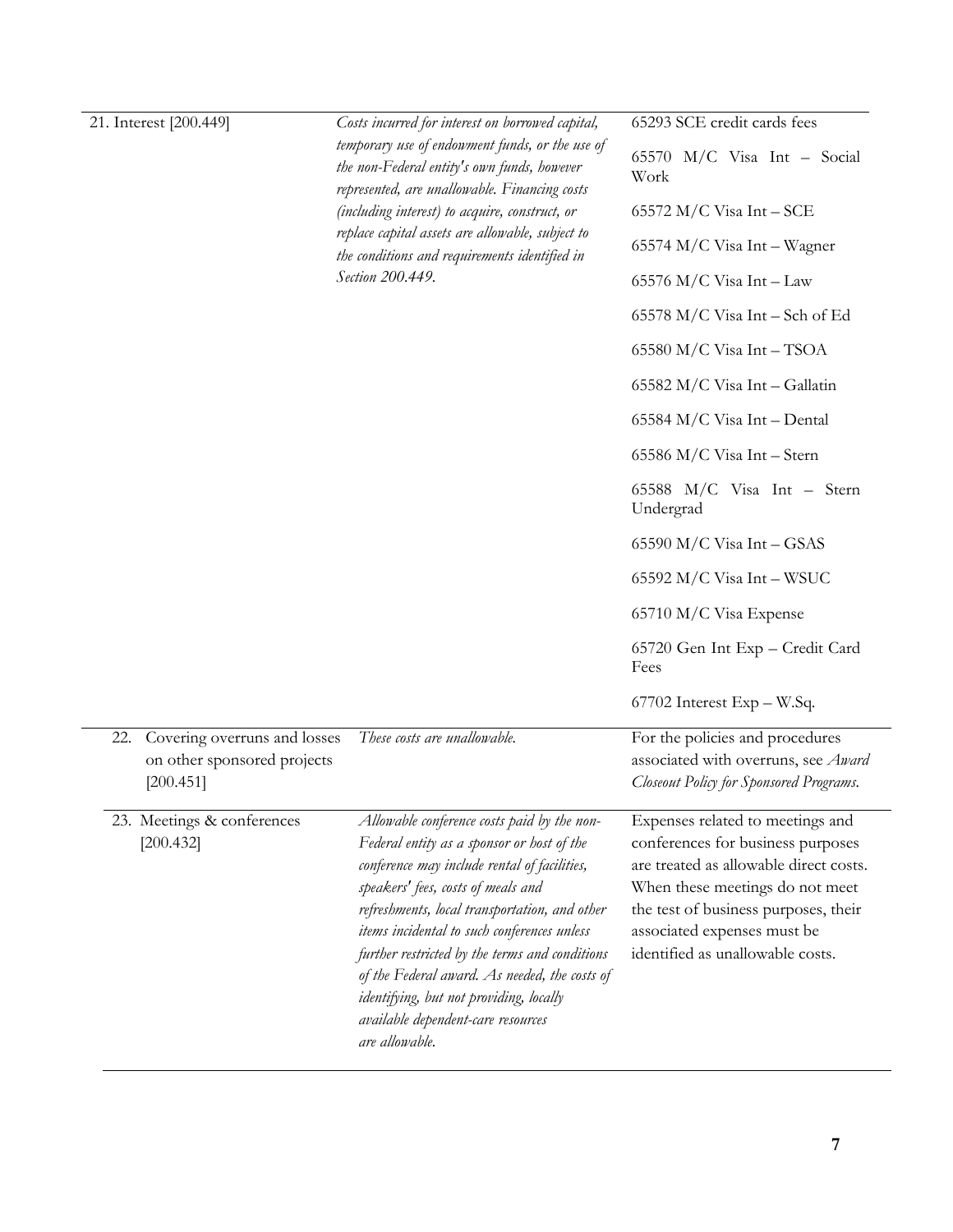| 24. Memberships in social & civic<br>clubs [200.454] | These costs are unallowable.                                                                                                                                                                                                                                                                                                                                                                                                                                                                 | 65291 - Membership Dues                                                                                                                                                                                                                                                                                    |
|------------------------------------------------------|----------------------------------------------------------------------------------------------------------------------------------------------------------------------------------------------------------------------------------------------------------------------------------------------------------------------------------------------------------------------------------------------------------------------------------------------------------------------------------------------|------------------------------------------------------------------------------------------------------------------------------------------------------------------------------------------------------------------------------------------------------------------------------------------------------------|
| 25. Private patent development<br>[200.448]          | Patent-related costs where the Federal<br>government holds an interest are allowable.<br>Where only private patent rights apply,<br>related costs are unallowable.                                                                                                                                                                                                                                                                                                                           | Expenses associated with NYU-<br>owned patent development are<br>separately identified and recorded.                                                                                                                                                                                                       |
| 26. Pre-award costs [200.458]                        | Pre-award costs are those incurred prior to<br>the effective date of the Federal award directly<br>pursuant to the negotiation and in<br>anticipation of the Federal award where such<br>costs are necessary for efficient and timely<br>performance of the scope of work. Such costs<br>are allowable only to the extent that they<br>would have been allowable if incurred after<br>the date of the Federal award and only<br>with the written approval of the Federal<br>awarding agency. | For the treatment of pre-agreement<br>costs, see Opening or Modifying a Project<br>Policy.                                                                                                                                                                                                                 |
| 27. Recruiting costs [200.463]                       | Most recruiting costs are allowable.<br>However, "Special emoluments, fringe<br>benefits, and salary allowances incurred to<br>attract professional personnel that do not<br>meet the test of reasonableness or do not<br>conform with the established practices of the<br>non-Federal entity, are unallowable.                                                                                                                                                                              | See Item 1, advertising for personnel<br>recruiting for allowable advertising.<br>Those recruiting costs that do not<br>meet the test of reasonableness or do<br>not conform with the established<br>practices of the University will be<br>identified during the preparation of<br>the F&A cost proposal. |
| 28. Selling & marketing [200.467]                    | Costs of selling and marketing any products<br>or services of the non-Federal entity (unless<br>allowed under Section 200.421 Advertising<br>and public relations.) are unallowable, except<br>as direct costs, with prior approval by the<br>Federal awarding agency when necessary for<br>the performance of the Federal award.                                                                                                                                                            | Allowable advertising costs incurred<br>for personnel recruiting are recorded<br>using Account 65119 Employee<br>Recruitment Advertising. All other<br>advertising costs are treated as<br>unallowable and are recorded using<br>various account codes (see Item 1)<br>identifiable as unallowable.        |
| 29. Student activity costs [200.469]                 | Student activity costs are unallowable, except<br>where permitted by the sponsored agreement.                                                                                                                                                                                                                                                                                                                                                                                                | Identified in In Department Range<br>075XX.                                                                                                                                                                                                                                                                |
| 30. Excess airfare and related<br>travel [200.474]   | Except for medical necessity, first class<br>airfare (and related costs beyond discount<br>rates), are generally unallowable.                                                                                                                                                                                                                                                                                                                                                                | Costs are transferred to a separate<br>project as unallowable costs. See<br>Domestic and Foreign Travel Policy for<br><b>Sponsored Programs</b>                                                                                                                                                            |